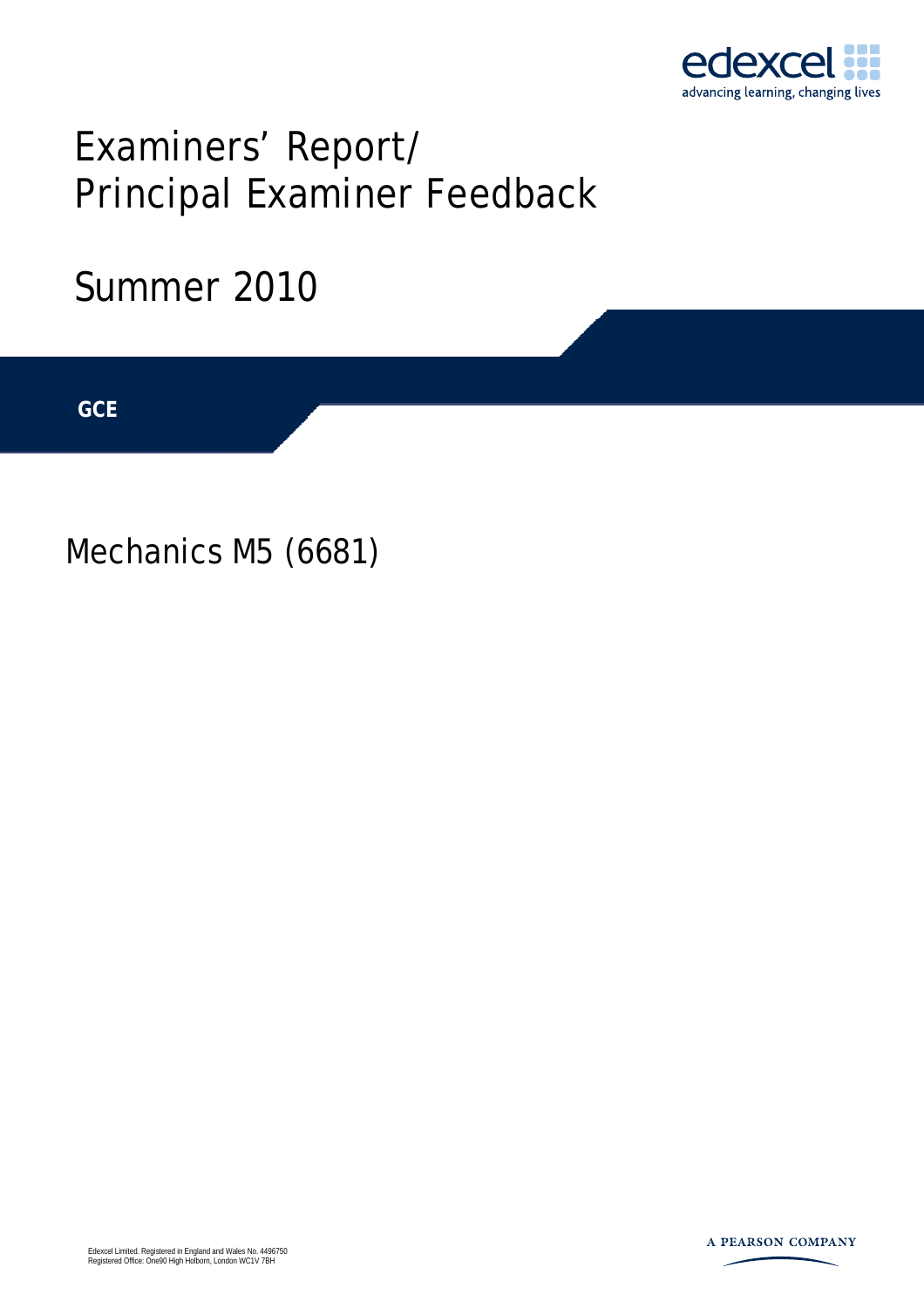Edexcel is one of the leading examining and awarding bodies in the UK and throughout the world. We provide a wide range of qualifications including academic, vocational, occupational and specific programmes for employers.

Through a network of UK and overseas offices, Edexcel's centres receive the support they need to help them deliver their education and training programmes to learners.

For further information, please call our GCE line on 0844 576 0025, our GCSE team on 0844 576 0027, or visit our website at www.edexcel.com.

If you have any subject specific questions about the content of this Examiners' Report that require the help of a subject specialist, you may find our Ask The Expert email service helpful.

Ask The Expert can be accessed online at the following link:

http://www.edexcel.com/Aboutus/contact-us/

Summer 2010

Publications Code UA024480

All the material in this publication is copyright © Edexcel Ltd 2010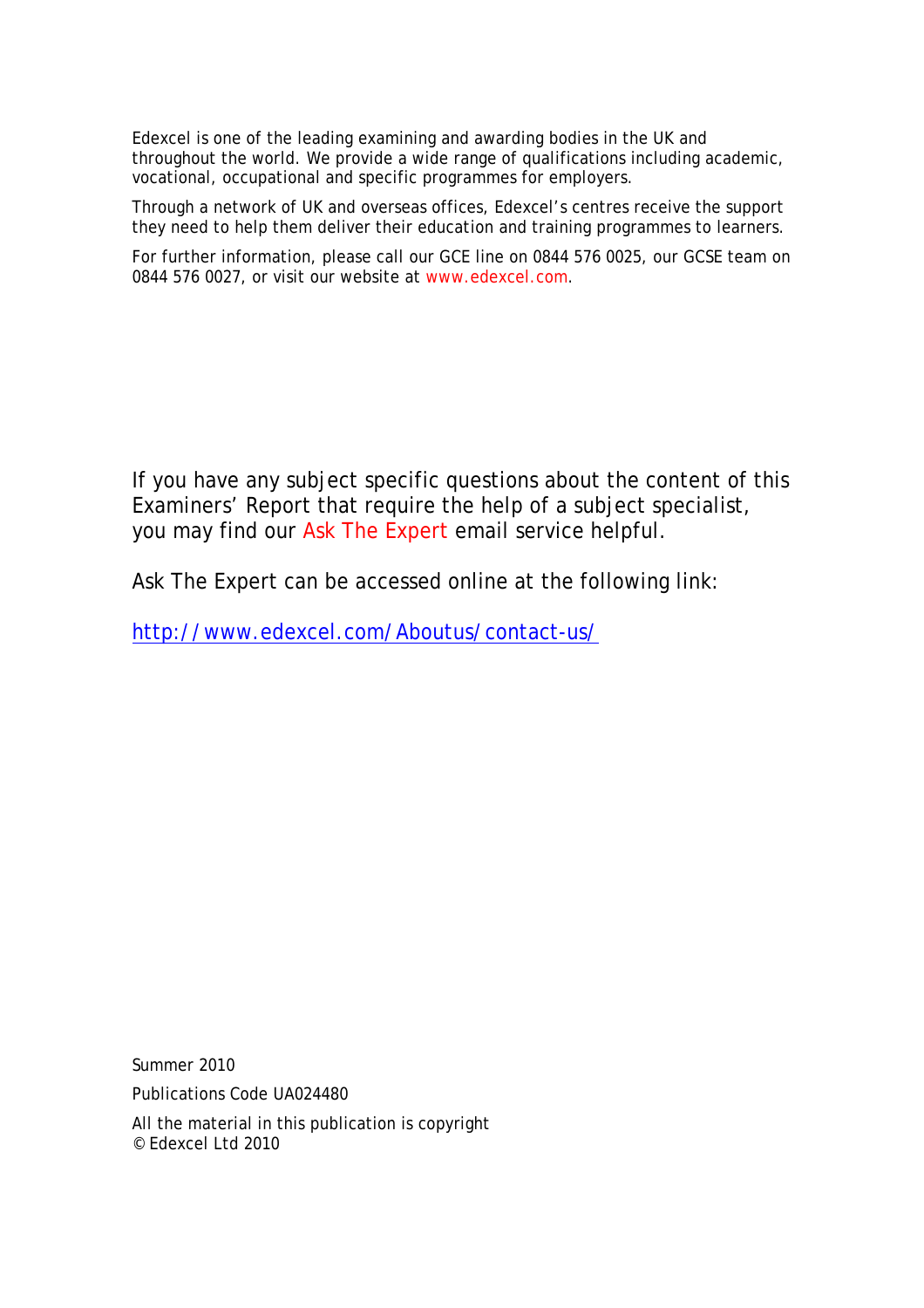### **Mechanics Unit M5 Specification 6681**

#### **Introduction**

The paper proved to be demanding for many of the candidates but most were able to complete it in the time allowed. Much of the work produced was clearly and logically presented but some candidates need to be reminded to write their solutions clearly and include full explanations of methods used. A number of solutions were difficult to read and difficult to follow. Candidates also need to read questions carefully and ensure that they answer the question asked. Errors arising from failure to do this were quite common. The questions which caused the most difficulty were again those on the moments of inertia and rotation sections of the specification.

#### **Report on individual questions**

#### **Question 1**

This question was very well answered. Most candidates scored full marks. Those who lost marks generally had no idea how to start and failed to use a correct method in their attempt to solve the differential equation. Just occasionally candidates attempted to use the initial conditions before attempting to solve the differential equation. There were very few algebraic errors and almost all remembered to include the constant of integration.

#### **Question 2**

In part (a) many correct solutions were seen. Errors arose in the use of the parallel axes rule. Despite distances being quite clearly given and marked on the diagram some candidates attempted to use 3*a*, perhaps misreading the question. A few failed to use the parallel axes rule at all. It was surprising to see such basic errors in what was a fairly standard problem involving a change of axis for a moment of inertia.

In part (b) most candidates realised that an energy equation was required. A surprisingly large number, however, failed to realise that the position of the centre of mass for the lamina was required in the calculation of Potential Energy. Another common error was to use 4*mg* rather than 3*mg* for the weight of the lamina. It was surprising to see a number misquoting the expression for Kinetic Energy – sometimes omitting the 1/2 or failing to square the  $\Omega$ .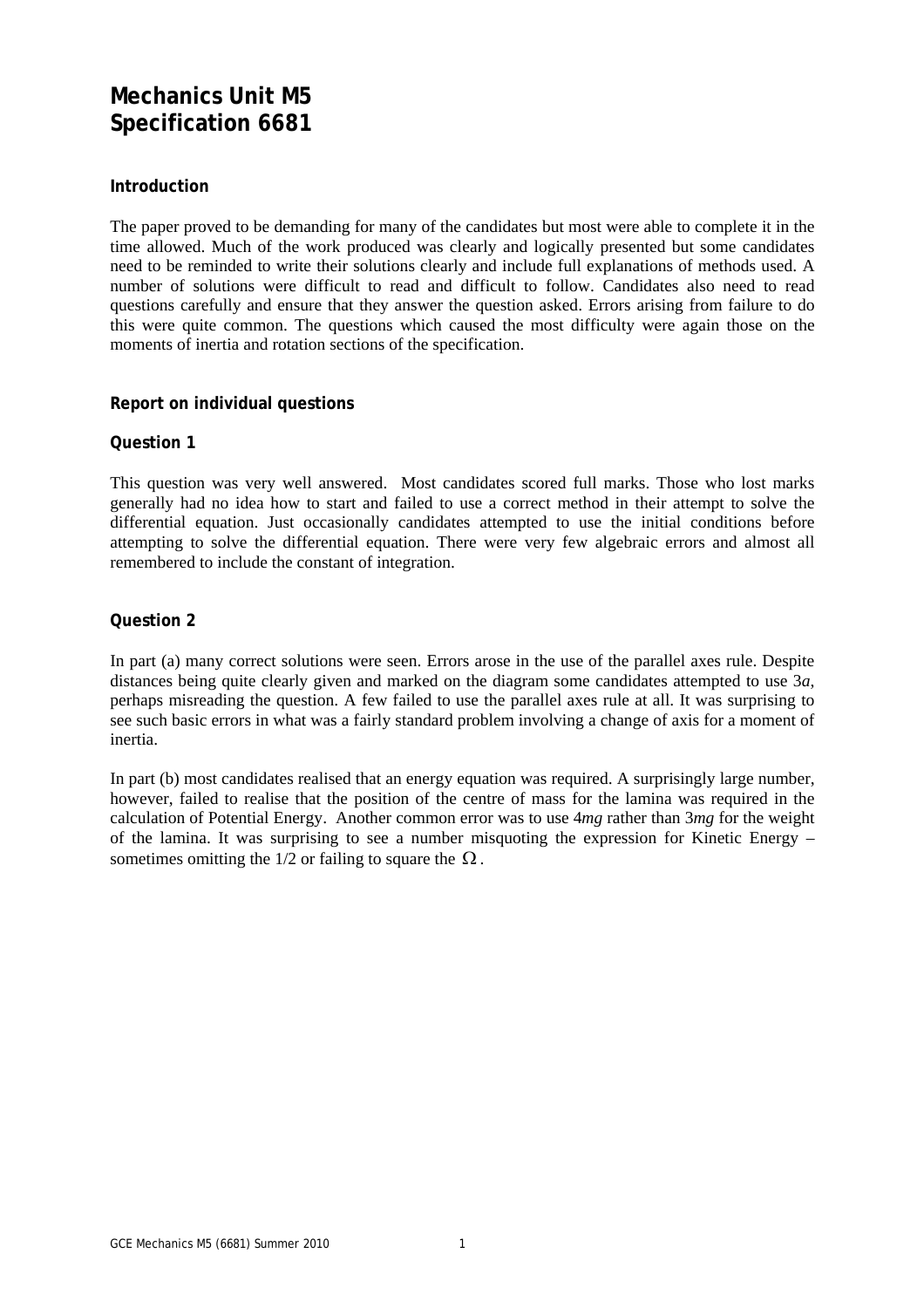#### **Question 3**

This question proved to be too difficult for many. Few completely correct solutions were seen.

Part (a) was very poorly answered. In order to find the mass of a strip, the ratio of base to height of the triangle was required. The height was easily found using a 3,4,5 triangle yet a number of candidates made errors here with 3/5 rather than 4/3 seen quite often. Many candidates were unable to use appropriate methods for calculating the moment of inertia of a strip about the required axis through *A*. Many tried to use an axis through *BC* instead. A number used an incorrect density, failing to understand that *m* was the mass for the **whole** triangle and not half of it. Methods used were often very difficult to follow. There was often little indication of what the candidate was trying to do.

For part (b), very many thought that  $8/3$   $ma^2$  was the moment of inertia required in their solution. Very few realised that they needed to use this, together with the answer from part (a), and the perpendicular axes rule. Of those who did, few appreciated that they also needed to use the parallel axes rule, in order to find the moment of inertia about the axis required. Using their moment of inertia, in an equation of motion, to find the angular acceleration also proved to be a stumbling block for many, with 2*a* rather than *a* often seen. A significant number chose, instead, to differentiate an energy equation and both methods were generally used correctly by those who got this far.

In part (c) many candidates failed to write down the actual SHM equation for  $\ddot{\theta}$  in terms of  $\theta$  before writing down the periodic time, thereby losing all the marks.

#### **Question 4**

Candidates had more success with this question and many good attempts were seen. A few candidates seemed to have little knowledge of vectors and failed to score any marks apart from the marks for (a)(i) where very few errors were seen.

Most candidates were able to answer (a)(ii) successfully. It was pleasing to see few arithmetical errors in vector products and all but a few used their vector products consistently. Problems occasionally arose in attempts to find **a.** Some candidates were attempting to solve their equations to find a *unique* solution for the components of **a** when one did not exist. Some candidates simply found the intersection of the lines of the action of the two forces to obtain **a.** 

Part (b) proved more difficult and quite a few candidates failed to read the question properly and hence failed to include the vector moment of the single force they found in (a)(i) or indeed failed to include the moments of the other two forces in their equation to find **G**. Many failed to realise that if they had used the vector product method in (a)(ii) they already had the answer to the moments of the other two forces. A significant number failed to find the *magnitude* of **G** as required in the question.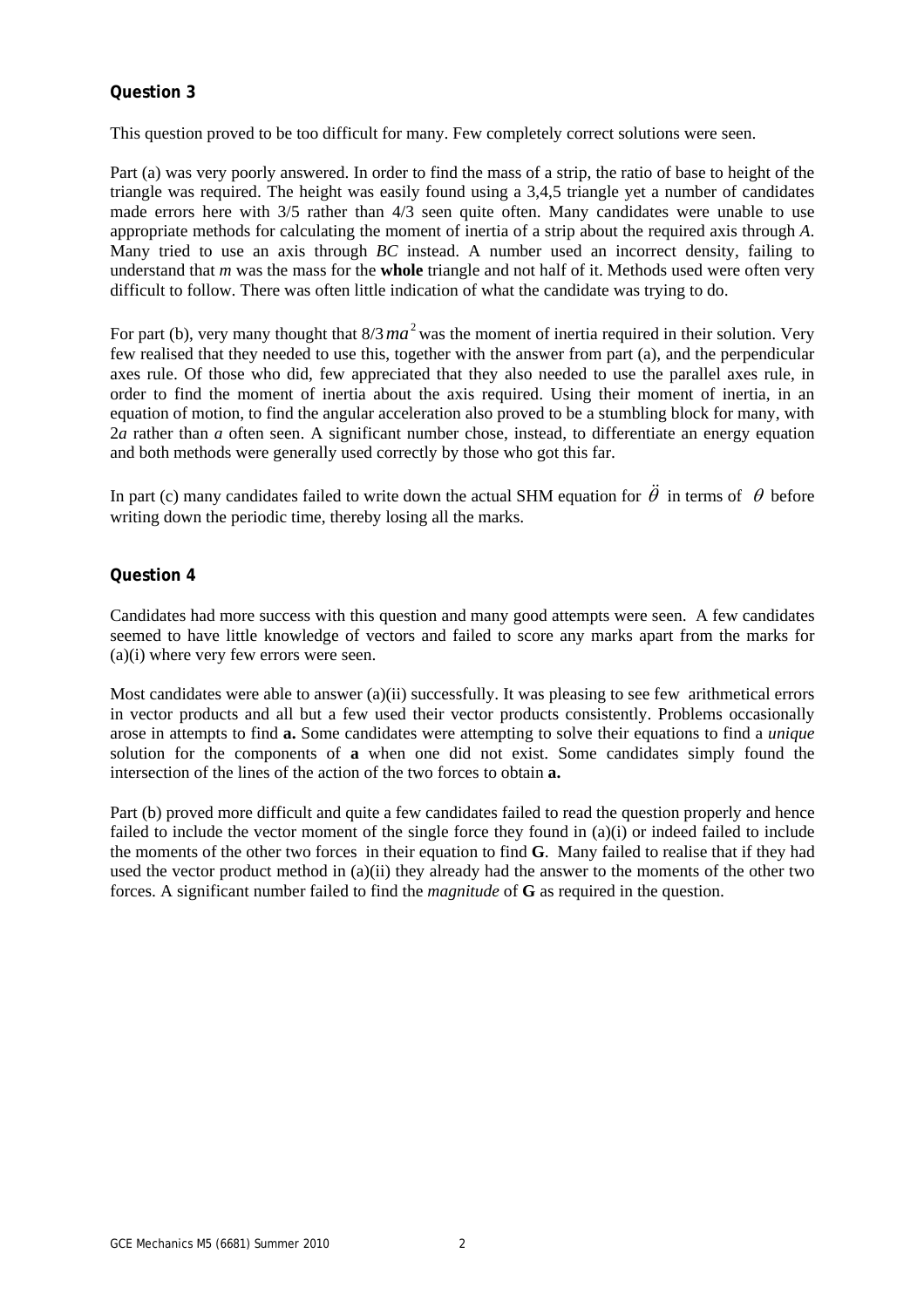#### **Question 5**

Many candidates knew exactly what to do here and there were a good number of fully correct solutions.

Part (a) required a standard technique which most candidates followed successfully to the given answer. It was pleasing to see the steps required were clearly set out. A few were unable to make a correct start and then attempted to fudge the given answer.

Many completely correct solutions to part (b) were seen. Most were able to find the correct Integrating Factor, solve the differential equation correctly, remember the constant and use initial conditions to find  $\nu$  correctly. Some candidates attempted to put in the initial conditions at the start before attempting to solve their differential equation, a costly error, as this lost them all of the marks in this part of the question.

#### **Question 6**

A fairly high number of good attempts to this question were seen.

In part (a) most candidates used the correct moment of inertia for an axis tangential to the disc and some did then use the perpendicular axes rule followed by the parallel axes rule. Only a few, erroneously, used an axis perpendicular to the disc. Most of the errors in this part then resulted from trying to use energy conservation for an inelastic impact where energy was *not* conserved**.**  Conservation of angular momentum was required here and those who used this were generally successful in scoring most of the available marks.

Very few completely correct solutions were seen to part (b). Some attempted to use energy conservation again. Of those who correctly realised that equations of motion were required, there were very many incomplete solutions with only a very small number correctly justifying the fact that the horizontal component of the force required was zero. Of those who correctly followed through a vertical equation of motion, quite a number failed to include the mass of the particle to make the total mass 2*m*.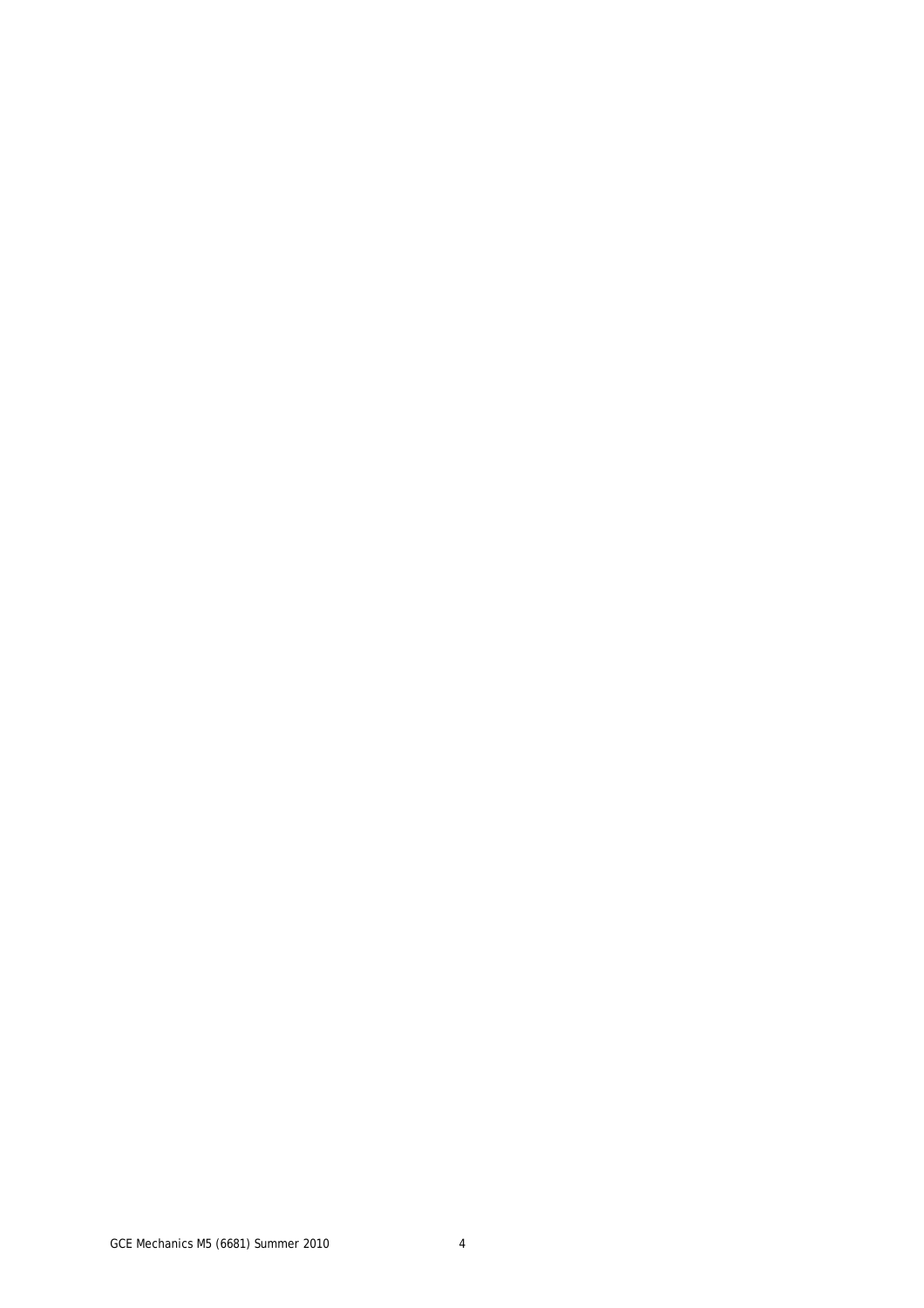## **Grade Boundary Statistics**

|  |  | The table below give the lowest raw marks for the award of the stated uniform marks (UMS). |
|--|--|--------------------------------------------------------------------------------------------|
|--|--|--------------------------------------------------------------------------------------------|

| Module         |                                   | Grade            | $A^*$ | A  | B  | $\mathsf C$ | D  | E  |
|----------------|-----------------------------------|------------------|-------|----|----|-------------|----|----|
|                |                                   | Uniform<br>marks | 90    | 80 | 70 | 60          | 50 | 40 |
| AS             | 6663 Core Mathematics C1          |                  |       | 59 | 52 | 45          | 38 | 31 |
| AS             | 6664 Core Mathematics C2          |                  |       | 62 | 54 | 46          | 38 | 30 |
| AS             | 6667 Further Pure Mathematics FP1 |                  |       | 62 | 55 | 48          | 41 | 34 |
| AS             | 6677 Mechanics M1                 |                  |       | 61 | 53 | 45          | 37 | 29 |
| AS             | 6683 Statistics S1                |                  |       | 55 | 48 | 41          | 35 | 29 |
| AS             | 6689 Decision Maths D1            |                  |       | 61 | 55 | 49          | 43 | 38 |
| A2             | 6665 Core Mathematics C3          |                  | 68    | 62 | 55 | 48          | 41 | 34 |
| A2             | 6666 Core Mathematics C4          |                  | 67    | 60 | 52 | 44          | 37 | 30 |
| A2             | 6668 Further Pure Mathematics FP2 |                  | 67    | 60 | 53 | 46          | 39 | 33 |
| A2             | 6669 Further Pure Mathematics FP3 |                  | 68    | 62 | 55 | 48          | 41 | 34 |
| A2             | 6678 Mechanics M2                 |                  | 68    | 61 | 54 | 47          | 40 | 34 |
| A2             | 6679 Mechanics M3                 |                  | 69    | 63 | 56 | 50          | 44 | 38 |
| A2             | 6680 Mechanics M4                 |                  | 67    | 60 | 52 | 44          | 36 | 29 |
| A2             | 6681 Mechanics M5                 |                  | 60    | 52 | 44 | 37          | 30 | 23 |
| A2             | 6684 Statistics S2                |                  | 68    | 62 | 54 | 46          | 38 | 31 |
| A2             | 6691 Statistics S3                |                  | 68    | 62 | 53 | 44          | 36 | 28 |
| A <sub>2</sub> | 6686 Statistics S4                |                  | 68    | 62 | 54 | 46          | 38 | 30 |
| A2             | 6690 Decision Maths D2            |                  | 68    | 61 | 52 | 44          | 36 | 28 |

## **Grade A\***

Grade A\* is awarded at A level, but not AS to candidates cashing in from this Summer.

- For candidates cashing in for GCE Mathematics (9371), grade A\* will be awarded to candidates who obtain an A grade overall (480 UMS or more) *and* 180 UMS or more on the total of their C3 (6665) and C4 (6666) units.
- For candidates cashing in for GCE Further Mathematics (9372), grade A\* will be awarded to candidates who obtain an A grade overall (480 UMS or more) *and* 270 UMS or more on the total of their best three A2 units.
- For candidates cashing in for GCE Pure Mathematics (9373), grade A\* will be awarded to candidates who obtain an A grade overall (480 UMS or more) *and* 270 UMS or more on the total of their A2 units.
- For candidates cashing in for GCE Further Mathematics (Additional) (9374), grade A\* will be awarded to candidates who obtain an A grade overall (480 UMS or more) *and* 270 UMS or more on the total of their best three A2 units.